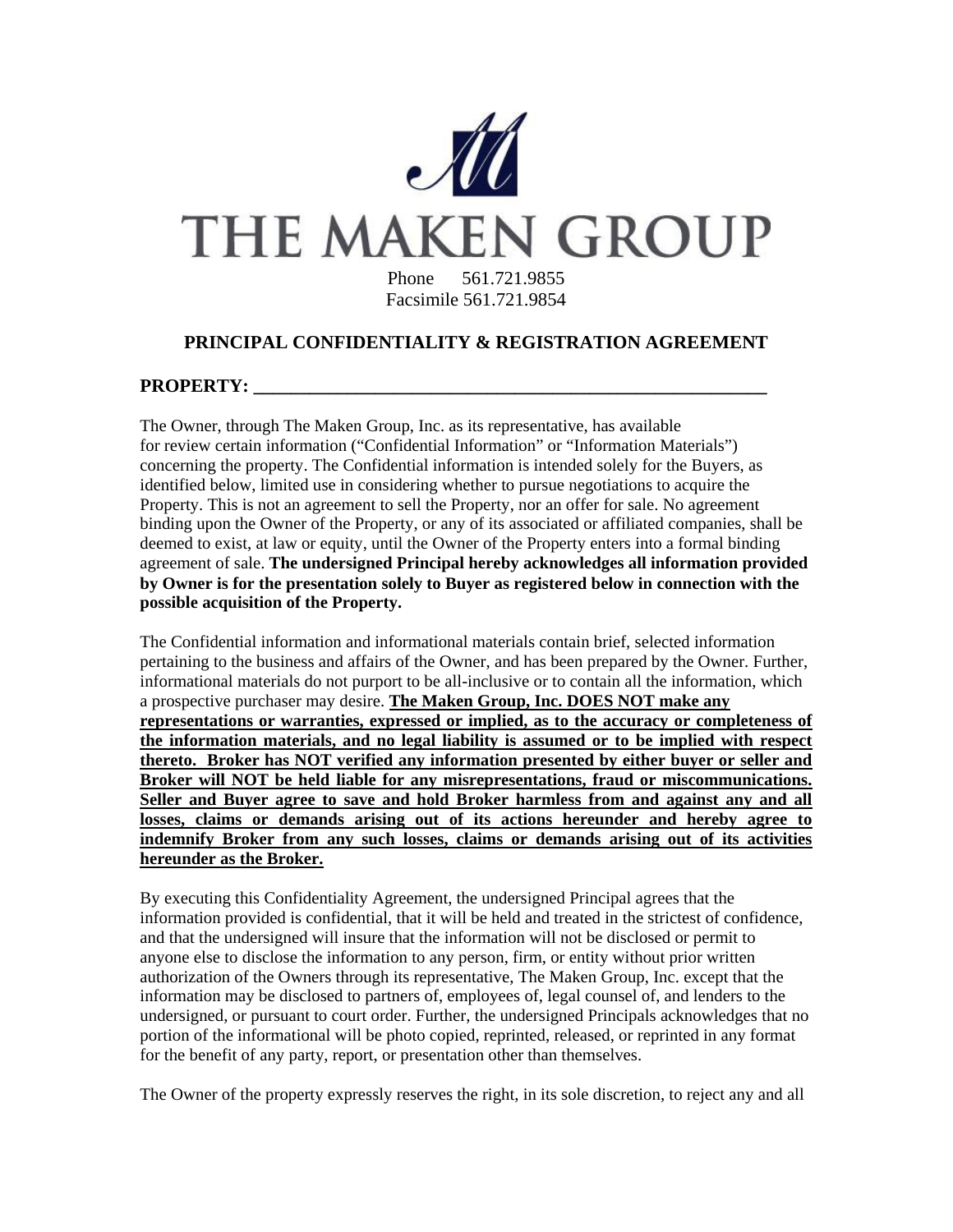proposals or expressions of interest in the Property and to terminate discussions with any party at any time with or without notice. If you do not wish to pursue acquisitions negotiations, the undersigned agrees to return the information Materials to The Maken Group, Inc. upon request within 3 business days.

The undersigned agrees on behalf of itself, its affiliated corporations and their respective directors, officers, employees, and each one of them, individually, that in the event there is a breach of this agreement, the seller shall be entitled to an immediate injunction ex-parte against further breach and to all other remedies permitted at law of equity.

The undersigned agrees that they shall **NOT** visit the site; nor shall they make phone calls to the site making references to the property being offered for sale; nor shall they make known to other parties that the property being described in the information package is being considered for sale or purchase, unless they have the prior written permission of The Maken Group, Inc.

The undersigned also represents that no brokers or agents represents the principal or will represent the undersigned in any possible transactions involving the Property unless the undersigned discloses it in writing to The Maken Group, Inc. prior to the receipt of the Evaluation Material and that the undersigned fully agrees to compensate their brokers or agents. Neither The Maken Group, Inc. nor the owner is responsible for any compensation to be paid to the undersigned's brokers or agents.

The undersigned agrees that he/she will not contact the seller, his employees, officials, agents, attorneys or representatives, unless authorized to do so in writing by The Maken Group, Inc. for a period of one (1) year from the conclusion of the relationship between the parties. If legal action or other proceedings of any kind are brought for the enforcement of this agreement or because of an alleged breach, default, or any other legal dispute in connection with any provision of this agreement, the prevailing party shall be entitled to recover reasonable attorneys fees and all other reasonable costs incurred in prosecuting or defending such action or proceeding.

This agreement shall be governed by the laws of the State of Florida, and shall be binding on each party and shall be modified only in writing signed by the party against whom enforcement is sought.

All prior representations, whether written or oral, are incorporated herein.

#### **PRINCIPAL REGISTRATION (Please Print & Sign)**

| Name(s) (Printed):          |  |
|-----------------------------|--|
|                             |  |
|                             |  |
| <b>Phone:</b> Email: Email: |  |
|                             |  |